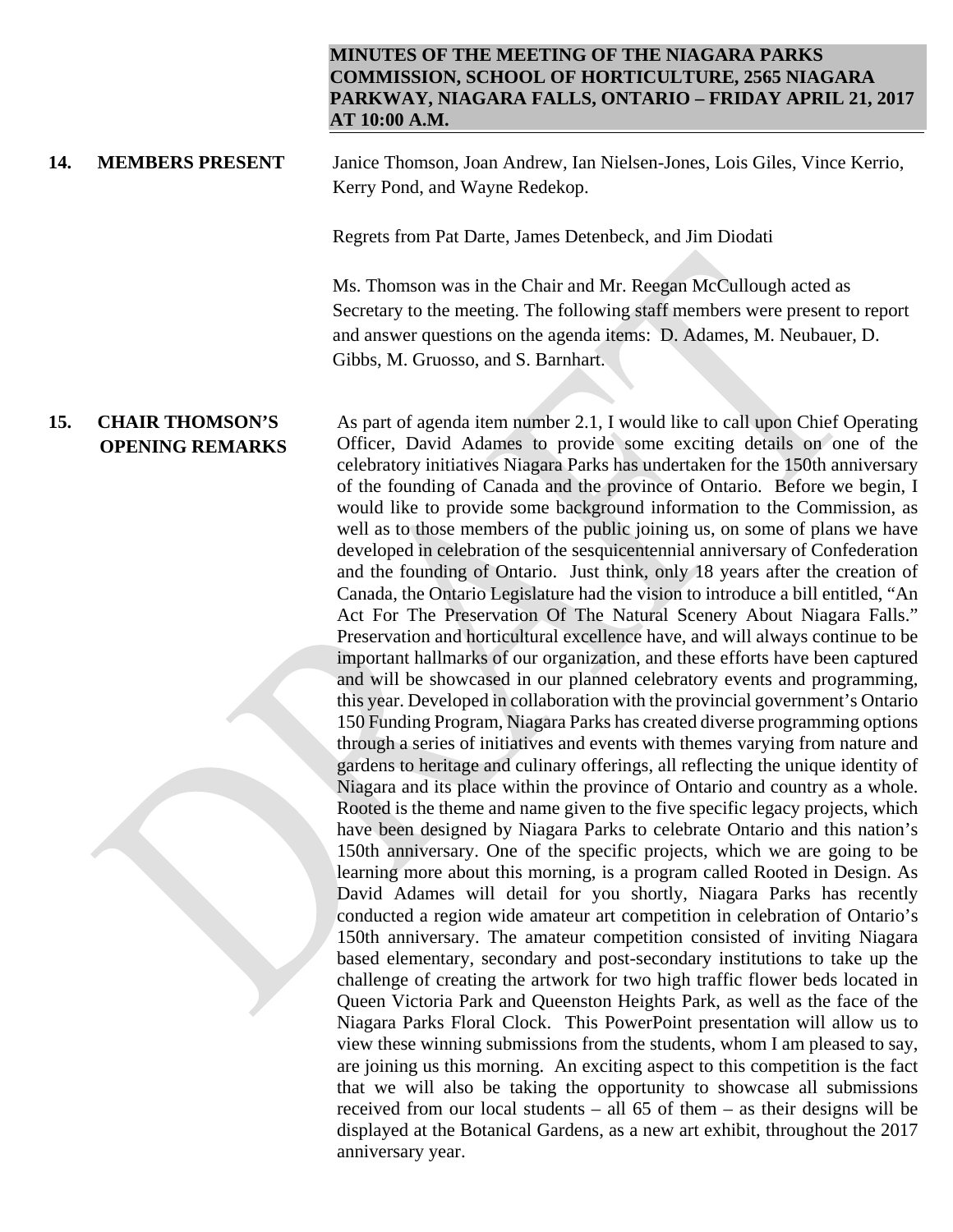The Niagara Parks Commission – Open Session Meeting Minutes – April 21, 2017

| <b>16.</b> | <b>DECLARATIONS OF</b><br><b>INTEREST</b>                                                                                                                                                   | There were no declarations of interest.                                                                                                                                                                                                                                                                                                                                                                                                                                                                                                                                                                                                                                                                                                                                                                                                     |
|------------|---------------------------------------------------------------------------------------------------------------------------------------------------------------------------------------------|---------------------------------------------------------------------------------------------------------------------------------------------------------------------------------------------------------------------------------------------------------------------------------------------------------------------------------------------------------------------------------------------------------------------------------------------------------------------------------------------------------------------------------------------------------------------------------------------------------------------------------------------------------------------------------------------------------------------------------------------------------------------------------------------------------------------------------------------|
| 17.        | <b>APPROVAL OF</b><br><b>AGENDA</b>                                                                                                                                                         | The agenda was presented for approval.                                                                                                                                                                                                                                                                                                                                                                                                                                                                                                                                                                                                                                                                                                                                                                                                      |
|            |                                                                                                                                                                                             | <b>Moved by: Commissioner Kerrio</b>                                                                                                                                                                                                                                                                                                                                                                                                                                                                                                                                                                                                                                                                                                                                                                                                        |
|            |                                                                                                                                                                                             | <b>Seconded by: Commissioner Nielsen-Jones</b>                                                                                                                                                                                                                                                                                                                                                                                                                                                                                                                                                                                                                                                                                                                                                                                              |
|            |                                                                                                                                                                                             | That the agenda be approved as presented.                                                                                                                                                                                                                                                                                                                                                                                                                                                                                                                                                                                                                                                                                                                                                                                                   |
|            |                                                                                                                                                                                             | Carried.                                                                                                                                                                                                                                                                                                                                                                                                                                                                                                                                                                                                                                                                                                                                                                                                                                    |
| 18.        | <b>MINUTES OF</b><br><b>FEBRUARY 17, 2017</b>                                                                                                                                               | The minutes were presented for approval.                                                                                                                                                                                                                                                                                                                                                                                                                                                                                                                                                                                                                                                                                                                                                                                                    |
|            |                                                                                                                                                                                             | <b>Moved by: Vice Chair Andrew</b>                                                                                                                                                                                                                                                                                                                                                                                                                                                                                                                                                                                                                                                                                                                                                                                                          |
|            |                                                                                                                                                                                             | <b>Seconded by: Commissioner Giles</b>                                                                                                                                                                                                                                                                                                                                                                                                                                                                                                                                                                                                                                                                                                                                                                                                      |
|            |                                                                                                                                                                                             | That the minutes of February 17, 2017 be approved as presented.                                                                                                                                                                                                                                                                                                                                                                                                                                                                                                                                                                                                                                                                                                                                                                             |
|            |                                                                                                                                                                                             | <b>Carried</b>                                                                                                                                                                                                                                                                                                                                                                                                                                                                                                                                                                                                                                                                                                                                                                                                                              |
| 19.<br>20. | <b>PRESENTATION RE:</b><br><b>ONTARIO 150:</b><br><b>REGIONAL STUDENT</b><br><b>ART COMPETITION -</b><br><b>ROOTED IN DESIGN</b><br>2017<br><b>PRESENTATION RE:</b><br><b>NIAGARA PARKS</b> | Mr. Adames provided a presentation on the Ontario 150 – Rooted in Design<br>amateur art competition including images of the final designs submitted by<br>the students. Chair Thomson thanked the students for their contributions and<br>for helping NPC to celebrate the 150 <sup>th</sup> anniversary of the founding of Canada<br>and the Province of Ontario. The students were then called to the stage to be<br>presented with a gift basket. Chair Thomson invited members of the public to<br>attend the announcement of NPC's Ontario 150 <sup>th</sup> anniversary plans on<br>Tuesday May 2, 2017 at 10:00 a.m. on the terrace of Queen Victoria Place<br>Restaurant.<br>Mr. Adames presented on the Niagara Parks website redevelopment including<br>the project timeline, website objectives, strategy and framework, website |
|            | <b>WEBSITE</b><br><b>REDEVELOPMENT</b>                                                                                                                                                      | performance overview, social media, e-commerce, and the Niagara Parks Trip<br>Planner.                                                                                                                                                                                                                                                                                                                                                                                                                                                                                                                                                                                                                                                                                                                                                      |
| 21.        | PRESENTATION RE:<br><b>NIAGARA PARKS</b><br><b>SUMMER CAMPAIGN -</b><br><b>BEGIN HERE</b>                                                                                                   | Mr. Adames presented on the Niagara Parks Summer Campaign - Begin<br>Here. Mr. Adames highlighted the Marketing plan for the campaign including<br>the objectives, target markets, consumer insight profiles, pricing and<br>positioning, and media. This seasonal campaign will be integrated across<br>various platforms including public tours, special events and website content.                                                                                                                                                                                                                                                                                                                                                                                                                                                      |
| 22.        | <b>BUSINESS</b><br><b>HIGHLIGHTS</b>                                                                                                                                                        | Mr. McCullough highlighted points from the pre-circulated report. There was<br>discussion regarding the damage cormorants are causing. Mr. Barnhart<br>advised that Parks staff will work with the Ministry of Natural Resources to<br>measure current cormorant populations, assess vegetation damage and develop<br>a management plan. Timing to be established as part of the Urban Forestry<br>Management Strategy. (Due February 2018)                                                                                                                                                                                                                                                                                                                                                                                                 |